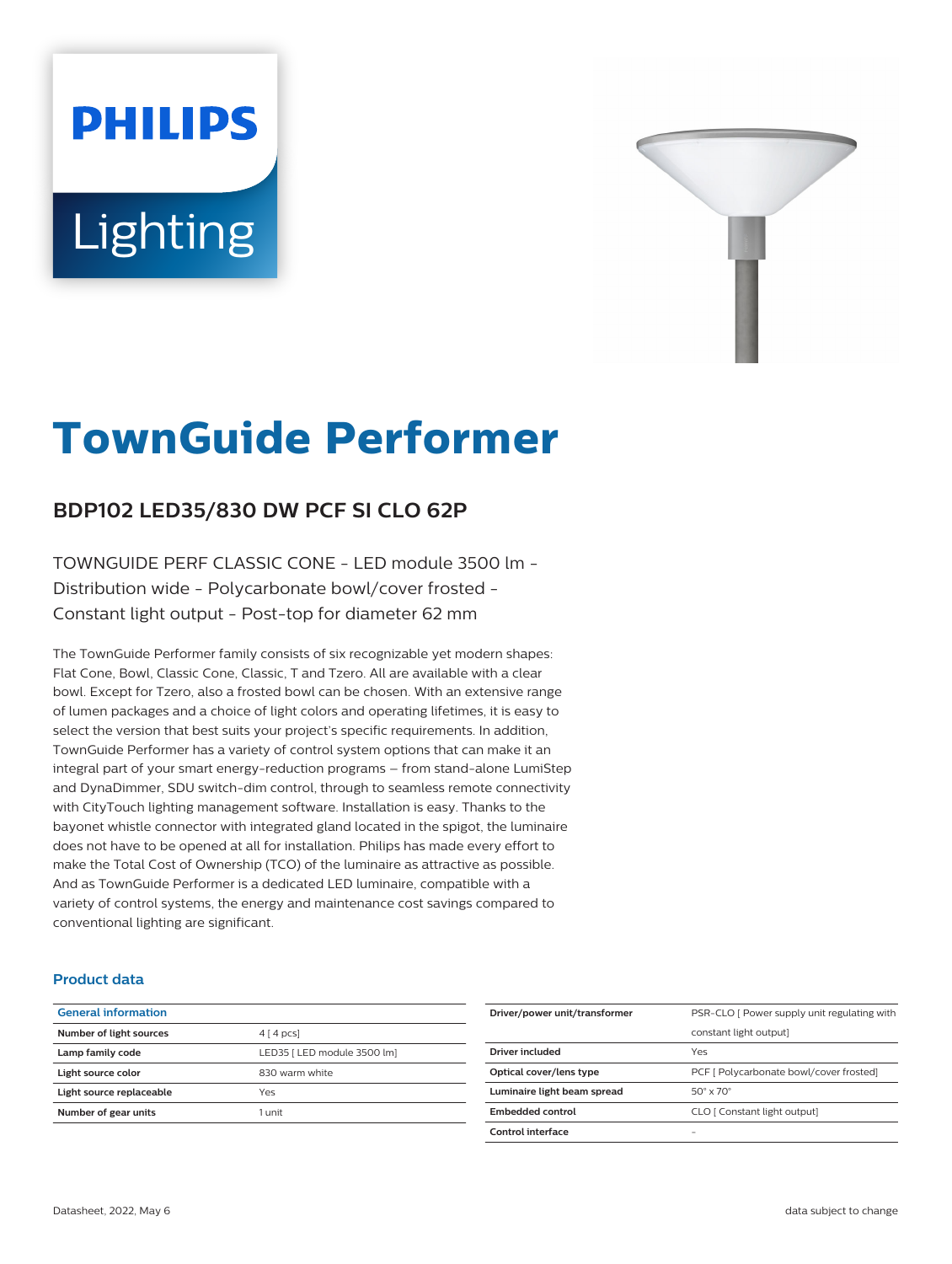## **TownGuide Performer**

| <b>Light regulation</b>                |                                                |
|----------------------------------------|------------------------------------------------|
| Connection                             | Screw connection block 5-pole                  |
| Cable                                  |                                                |
| <b>Protection class IEC</b>            | Safety class I (I)                             |
| Parts color                            | All parts colored                              |
| Coating                                |                                                |
| Glow-wire test                         | 650/5 [ Temperature 650 °C, duration 5 s]      |
| <b>Flammability mark</b>               | NO [ -]                                        |
| <b>Safety device</b>                   | PCBC [ PCB cover]                              |
| <b>CE mark</b>                         | CE mark                                        |
| <b>ENEC mark</b>                       | <b>ENEC</b> mark                               |
| <b>Warranty period</b>                 | 5 years                                        |
| Optic type outdoor                     | Distribution wide                              |
| Photocell                              | No [ -]                                        |
| Constant light output                  | Yes                                            |
| Number of products on MCB of 16 A type | 20                                             |
| в                                      |                                                |
| <b>EU RoHS compliant</b>               | Yes                                            |
| <b>WEEE mark</b>                       |                                                |
| Light source engine type               | LED                                            |
| Service tag                            | Yes                                            |
|                                        |                                                |
| Serviceability class                   | Class A, luminaire is equipped with            |
|                                        | serviceable parts (when applicable): LED       |
|                                        | board, driver, control units, surge protection |
|                                        | device, optics, front cover and mechanical     |
|                                        | parts                                          |
|                                        |                                                |
| <b>Product family code</b>             | BDP102 [ TOWNGUIDE PERF CLASSIC                |
|                                        | CONE]                                          |
|                                        |                                                |
| <b>Light technical</b>                 |                                                |
| Upward light output ratio              | 10                                             |
| Standard tilt angle posttop            | $\mathsf{O}^\circ$                             |
| Standard tilt angle side entry         |                                                |
|                                        |                                                |
| <b>Operating and electrical</b>        |                                                |
| <b>Input Voltage</b>                   | 220-240 V                                      |
| <b>Input Frequency</b>                 | 50 to 60 Hz                                    |
| Initial CLO power consumption          | 26 W                                           |
| Average CLO power consumption          | 26.5 W                                         |
| End CLO power consumption              | 27 W                                           |
| Inrush current                         | 22 A                                           |
| Inrush time                            | $0.29$ ms                                      |
| Power Factor (Min)                     | 0.97                                           |
| Power Factor (Nom)                     | 0.94                                           |
|                                        |                                                |
| <b>Controls and dimming</b>            |                                                |
| Dimmable                               | No                                             |
|                                        |                                                |
| <b>Mechanical and housing</b>          |                                                |
| <b>Housing Material</b>                | Aluminum                                       |
| <b>Reflector material</b>              |                                                |

| Optical cover/lens material         | Polycarbonate                            |
|-------------------------------------|------------------------------------------|
| <b>Fixation material</b>            | Steel                                    |
| <b>Mounting device</b>              | 62P   Post-top for diameter 62 mm]       |
| Optical cover/lens shape            | Conical                                  |
| Optical cover/lens finish           | Frosted                                  |
| Torque                              | 15                                       |
| Overall height                      | 317 mm                                   |
| Overall diameter                    | 570 mm                                   |
| Effective projected area            | $0.088 \text{ m}^2$                      |
| Color                               | Silver                                   |
| Dimensions (Height x Width x Depth) | 317 x NaN x NaN mm (12.5 x NaN x NaN in) |
|                                     |                                          |

#### **Approval and application**

| Ingress protection code                | IP66 [ Dust penetration-protected, jet-proof] |
|----------------------------------------|-----------------------------------------------|
| Mech. impact protection code           | IK10   20 J vandal-resistant]                 |
| Surge Protection (Common/Differential) | Luminaire surge protection level until 6 kV   |
|                                        | differential mode and 6 kV common mode        |

| Initial performance (IEC compliant)   |                        |
|---------------------------------------|------------------------|
| Initial luminous flux (system flux)   | 1947 lm                |
| Luminous flux tolerance               | $+/-7%$                |
| Initial LED luminaire efficacy        | 75 lm/W                |
| Init. Corr. Color Temperature         | 3000 K                 |
| Init. Color Rendering Index           | 80                     |
| Initial chromaticity                  | $(0.43, 0.40)$ SDCM <5 |
| Initial input power                   | 27 W                   |
| Power consumption tolerance           | $+/-10%$               |
| Init. Color Rendering Index Tolerance | $+/-2$                 |
|                                       |                        |

#### **Over time performance (IEC compliant)**

**Control gear failure rate at median useful** 10 %

**life 100000 h**

**Lumen maintenance at median useful life\*** 95

**100000 h**

| <b>Application conditions</b>        |                                    |
|--------------------------------------|------------------------------------|
| Ambient temperature range            | $-40$ to $+35$ °C.                 |
| Performance ambient temperature Tq   | $25^{\circ}$ C                     |
| Maximum dim level                    | Not applicable                     |
|                                      |                                    |
| <b>Product data</b>                  |                                    |
| Full product code                    | 871829191069500                    |
| Order product name                   | BDP102 LED35/830 DW PCF SI CLO 62P |
| <b>EAN/UPC - Product</b>             | 8718291910695                      |
| Order code                           | 91069500                           |
| <b>Numerator - Quantity Per Pack</b> | 1                                  |
| Numerator - Packs per outer box      | 1                                  |
| Material Nr. (12NC)                  | 910500991130                       |
| Net Weight (Piece)                   | 6.500 kg                           |